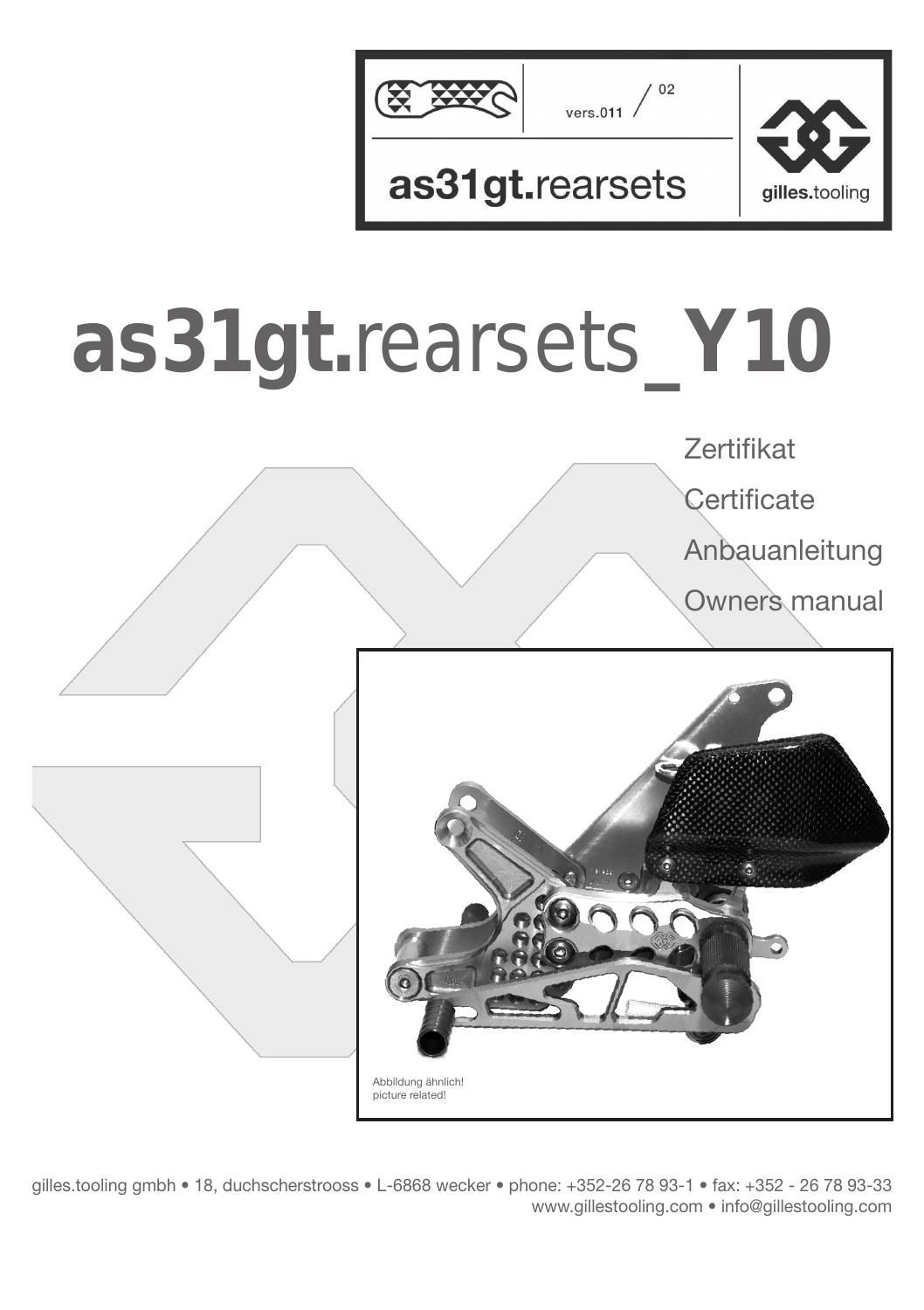### **Sicherheitshinweise**



#### **Diese Anbauanleitung ist sorgfältig und vollständig vor Beginn der Einbauarbeiten durchzulesen.**

#### **Wir bedanken uns für den Erwerb eines unserer Produkte und wünschen Ihnen viel Spaß. Machen Sie aus einem Serienfahrzeug Ihre individuelle Maschine.**

-Sicherheit ist oberstes Gebot.

-Haben Sie das erforderliche Werkzeug und genügend Mechanikerwissen und praktische Erfahrung? -Unsere Produkte dürfen nur von fachkundigem Personal montiert werden.

-Nichtbeachtung der Anweisung kann zu Beschädigungen des Fahrzeuges, des Produktes bzw. zur Gefährdung des Fahrers führen.

-Für Schäden, die aufgrund von Nichtbeachtung unserer Anweisungen entstanden sind, können wir keine Haftung oder Gewährleistung übernehmen.

#### **Allgemeine Hinweise**

-Ein unsicher aufgestelltes Motorrad kann bei den folgenden Arbeiten umfallen! Achten Sie darauf, dass das Fahrzeug sicher steht.

-Verbrennungsgefahr bei heissem Motor und Auspuff! Vor Beginn der Arbeit heiße Fahrzeugteile ab kühlen lassen.

-Kinder und Tiere aus dem Arbeitsbereich fernhalten.

-Schmuck (Uhr, Ringe, Ketten, etc.) vor Arbeitsbeginn ablegen.Es besteht Unfallgefahr durch Hängenbleiben oder elektrischen Kurzschluss.

-Die Montage und Funktion bezieht sich ausschliesslich auf Serienmotorräder.

-Wir übenehmen keine Gewährleistung für die Verwendung an Sonderumbauten und von Sonderzubehörteilen. -Nach Montage des Produkts durch eine Werkstatt, ist diese Anbauanleitung dem Kunden auszuhändigen.

-Bewahren Sie die Anbauanleitung sorgfältig auf, und geben Sie dieses Produkt nur mit dieser Anbauanleitung an Dritte weiter.

-Sollte die erforderliche Anleitung nicht mehr in Ihrem Besitz sein, wenden Sie sich bitte an:

info@gillestooling.com

#### **Betriebserlaubnis**

-Beachten Sie die für Ihr Land geltenden Zulassungsbestimmungen.

**-**Für den Bereich der Bundesrepublik Deutschland gilt:

**Ein Eintrag in die Fahrzeugpapiere ist erforderlich!**

-Mit umgekehrtem Schaltschema darf die Fußrastenanlage nicht im öffentlichen Straßenverkehr verwendet werden.

#### **Montagehinweise**

-Alle Schrauben und Muttern werden mit Drehmoment nach DIN/ISO festgezogen. Abweichende Drehmomente werden angegeben.

-Klemmflächen dürfen nicht geschmiert werden.

-Alle Schraubverbindungen sind mit einem geeigneten Schmiermittel einzusetzten, um ein Festfressen zu ver hindern.

-Arbeiten und Entlüftung am Bremssystems sind nur von fachkundigem Personal durchzuführen.

-Es ist unbedingt darauf zu achten, dass keine Züge, Kabel oder Leitungen (insbesondere Bremsleitungen) andere Fahrzeugkomponenten berühren oder daran scheuern.

-Nach jeder Montage sind alle Schrauben auf festen Sitz und das vorgeschriebenes Drehmoment zu überprüfen.

 5mm zu beweglichen Fahrzeugteilen haben.-Es ist unbedingt darauf zu achten, dass alle Teile der Fussrastenanlage immer einen Mindesabstand von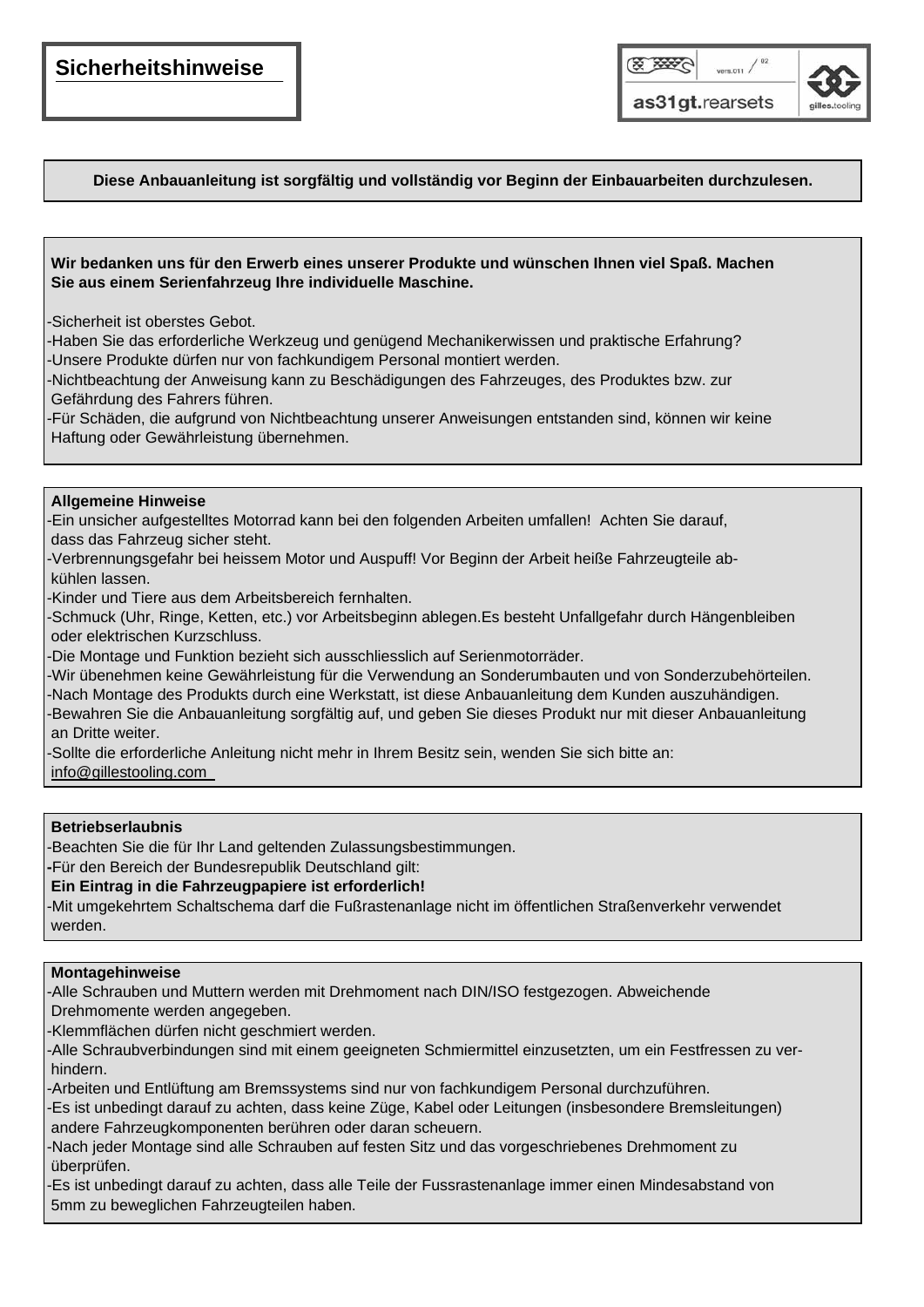### *Safety instructions*



*You must read these Installation Instructions carefully and make sure you understand everything they contain, before commencing work.*

*Thank you for purchasing one of our products and we wish a lot of enjoyable riding. With Gilles you make a standard bike - your bike.*

*-Safety always comes first.*

*-Do you have the correct tools?*

-Do you have the ability and aptitude to confidently mount thes product. If in doubt consult a skilled  *technican.*

*-We always advise fitment is carried out by skilled personal.*

*-Non-compliance with the instructions can be hazardous. For your own protection and the safety of the bike please always follow the instructions.*

*-Any Gilles parts will not be covered by warranty it fitted incorrectly.*

#### *General instructions*

*-Please ensure the motorcycle is adequately secured before commencing work.*

*-Always make sure that the motorcycle is stable and firmly supported.* 

*-A hot engine and exhaust system can burn. Allow all hot parts to cool before commencing work.*

*-Keep children and household pets well away from the work zone.*

*-Remove all items of personal jewellry (rings, chains,wristwatch, etc.) before commencing work.*

*-The fitment instructions relate only to the fitment on a standart motorcycles.*

*-We cannot warranty or legislate for interaction or interference with non standard or custom parts.*

*-If a technican is installing the parts please ensure these instructions are passed to the owner.*

*-Please keep the instruction manual at a safe place. In case of selling our product, please hand the installation instructions over to the new owner.*

*-Consult info@gillestooling.com if the instructions in question are no longer in your possession. .* 

#### *Operating licence*

*-Always comply with the regulations regarding approval in the country of use.*

*-For the Federal Republic of Germany:*

#### *Entry required in the vehicle´s registration papers.*

*-The footrest system must not be used on public roads if the gearbox shift pattern is reversed.*

#### *Assembling note*

*-Screws, bolts and nuts are tightened in accordance with the applicable DIN/ISO standarts. Tightening torques that deviate from the standards are stated.*

*-Clamping area must non-greased.* 

*-All threaded connections must be greased with suitable grease. Please be careful with the tools to avoid i.e. scratches.*

*-Mounting and bleeding at the brake system only by skilled personal.*

*-Take care that no wires and hoses (especially brake hoses) are too close or touching other components or moving parts.*

*-After each mounting check all bolts for correct tightening and specified torque moment.*

*-Take care that any parts from the footrest system always have a minimum clearence of 5 mm to any moving parts.*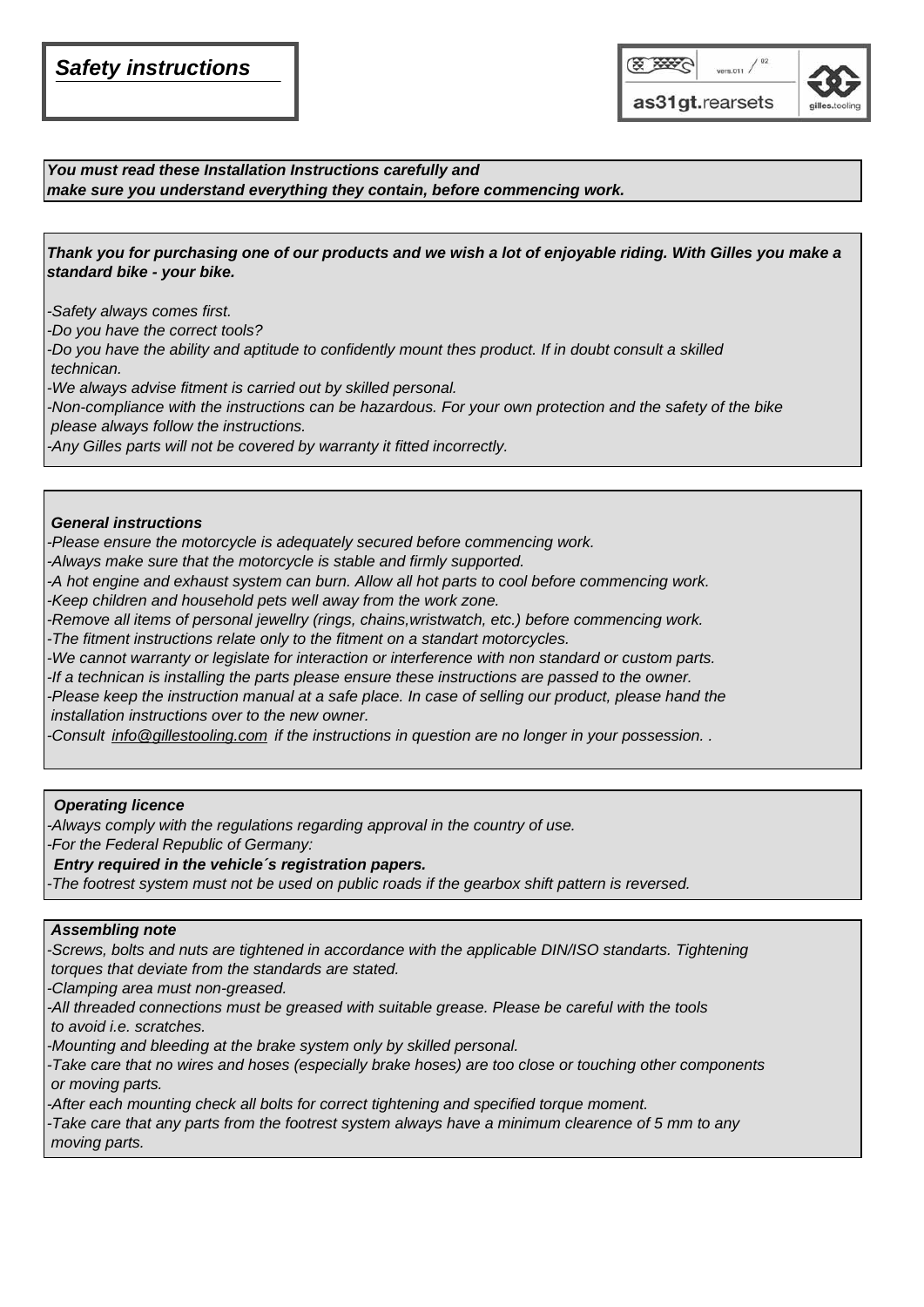# **as31gt-Y10 Teileliste/***Partlist*





|                 | <b>Pos. Description</b> | Part-No.        | Qty.         |    | Pos. Description | Part-No.                                                              | Qty.           |
|-----------------|-------------------------|-----------------|--------------|----|------------------|-----------------------------------------------------------------------|----------------|
|                 | left basic plate        | Y10GL-*         |              | 21 | screw            | M5x10-7380                                                            | 2              |
| $\overline{2}$  | right basic plate       | Y10GR-*         | 1            | 22 | screw            | M6x25-7380                                                            | 1              |
| 3               | left adjusting plate    | UV01L-*         | 1            | 23 | screw            | M6x30-7380                                                            | 1              |
| 4               | right adjusting plate   | <b>UV01R-*</b>  | 1            | 24 | screw            | M6x35-7380                                                            |                |
| 5               | gear lever              | US02-*          | 1            | 25 | screw            | M8x20-7380                                                            | 6              |
| 6               | brake lever             | UB02-*          | 1            | 26 | collar           | DS14-6-4                                                              |                |
|                 | gear lever bearing      | UL03L-*         | 1            | 27 | collar           | DS12-6-9                                                              | 1              |
| 8               | brake lever bearing     | <b>UL01R-*</b>  | 1            | 28 | collar           | DS15-6-16                                                             |                |
| 9               | left heel protector     | CAR 01L         | 1            | 29 | collar           | DS20-6,2-11-3-11                                                      |                |
| 10              | right heel protector    | CAR 01R 8,5-49  | $\mathbf{1}$ | 30 | collar           | DS13-8-4,5                                                            |                |
| 11              | footrest                | UF04-*          | 1            | 31 | collar           | DS20-8-6                                                              | 4              |
| 12              | holder brake cylinder   | UHB02-*         | 1            | 32 | screw            | M5x10-7991                                                            | $\overline{2}$ |
| 13 <sup>°</sup> | gear lever toe piece    | UTR02-*         | 1            | 33 | screw            | M6x16-7991                                                            | $\overline{2}$ |
| 14              | brake lever toe piece   | UTR01-*         | 1            | 34 | screw            | M6x20-7991                                                            | $\overline{2}$ |
| 15              | gear shaft              | USW01-*         | 1            | 35 | screw            | M8x30-7991                                                            | 4              |
| 16              | ball and socket bearing | GAKFL6          | 1            | 36 | screw            | M8x35-7991                                                            | $\overline{2}$ |
| 17              | ball and socket bearing | GAKFR6          | 1            | 37 | spring           | <b>FE90</b>                                                           |                |
| 18              | holder stopp light      | <b>BLS01</b>    | 1            | 38 | washer           | <b>ULS6,4</b>                                                         |                |
| 19              | brakecylinder adapter   | <b>UAD02-23</b> | 1            | 39 | washer           | <b>ULS8,4</b>                                                         |                |
| 20              | clip                    | <b>FKB 6x12</b> | 1            | 40 | nut              | M6-985                                                                |                |
|                 |                         |                 |              |    |                  | $\rightarrow$ $\rightarrow$ $\rightarrow$ $\rightarrow$ $\rightarrow$ |                |

|    | <b>Pos. Description</b> | Part-No.         | Qty.           |
|----|-------------------------|------------------|----------------|
| 21 | screw                   | M5x10-7380       | 2              |
| 22 | screw                   | M6x25-7380       | 1              |
| 23 | screw                   | M6x30-7380       | 1              |
| 24 | screw                   | M6x35-7380       | 1              |
| 25 | screw                   | M8x20-7380       | 6              |
| 26 | collar                  | DS14-6-4         | 1              |
| 27 | collar                  | DS12-6-9         | 1              |
| 28 | collar                  | DS15-6-16        | 1              |
| 29 | collar                  | DS20-6,2-11-3-11 | 1              |
| 30 | collar                  | DS13-8-4,5       | 1              |
| 31 | collar                  | DS20-8-6         | 4              |
| 32 | screw                   | M5x10-7991       | 2              |
| 33 | screw                   | M6x16-7991       | 2              |
| 34 | screw                   | M6x20-7991       | $\overline{2}$ |
| 35 | screw                   | M8x30-7991       | 4              |
| 36 | screw                   | M8x35-7991       | $\overline{2}$ |
| 37 | spring                  | <b>FE90</b>      | 1              |
| 38 | washer                  | <b>ULS6,4</b>    | 1              |
| 39 | washer                  | <b>ULS8,4</b>    | 1              |
| 40 | nut                     | M6-985           | 1              |
| 41 | collar                  | 7706631          | 2              |

 $-$ \* = colour; G= gold / t= titanium / B= black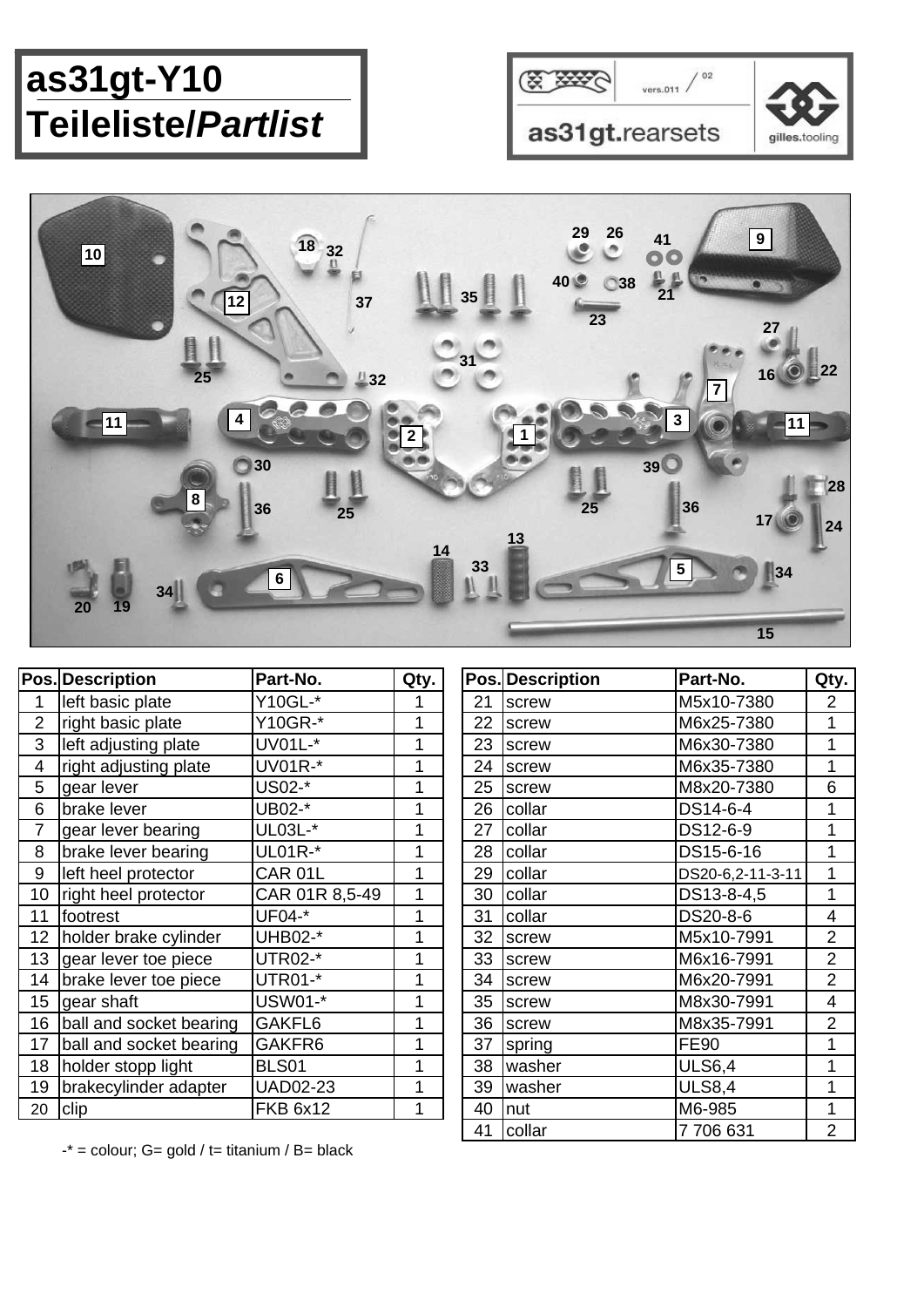# **AS31GT-Y10**

**Anbauanleitung / M***anual*









*-mount ball bearing socket GAFKR6 with screw M6x35-7380, DS15-6,5-16 onto original gear arm(3). Tightening torque: 10 Nm* 



-Schaltwelle USW01 einsetzen und Schalthebel einstellen, Schaltwelle mit Muttern M6 kontern(4).

 **Anzugsdrehmoment: 10 Nm**

*-set in gear shaft USW01 and adjust shift lever, secure gear shaft with nuts M6. Tightening torque: 10 Nm* 



M6x35-7380

**3**

**Links:**

- -Schaltstange demontieren.
- -Gelenkkopf an Schaltarm lösen.
- **-**Rastenanlage, Schalthebel demontieren(1).

#### *left hand side:*

- *-Unscrew gear shaft.*
- *-loosen ball bearing at gear arm.*
- **-***Detach footrest system with gear lever(1).*

-Grundplatte Y10GL mit Schrauben M8x30-7991 und DS20-8-6 an Rahmen befestigen(2). **Anzugsdrehmoment: 20 Nm**

*-Fasten basic plate Y10GL with screws M8x30-7991 and DS20-8-6 onto frame(2). Tightening torque: 20 Nm*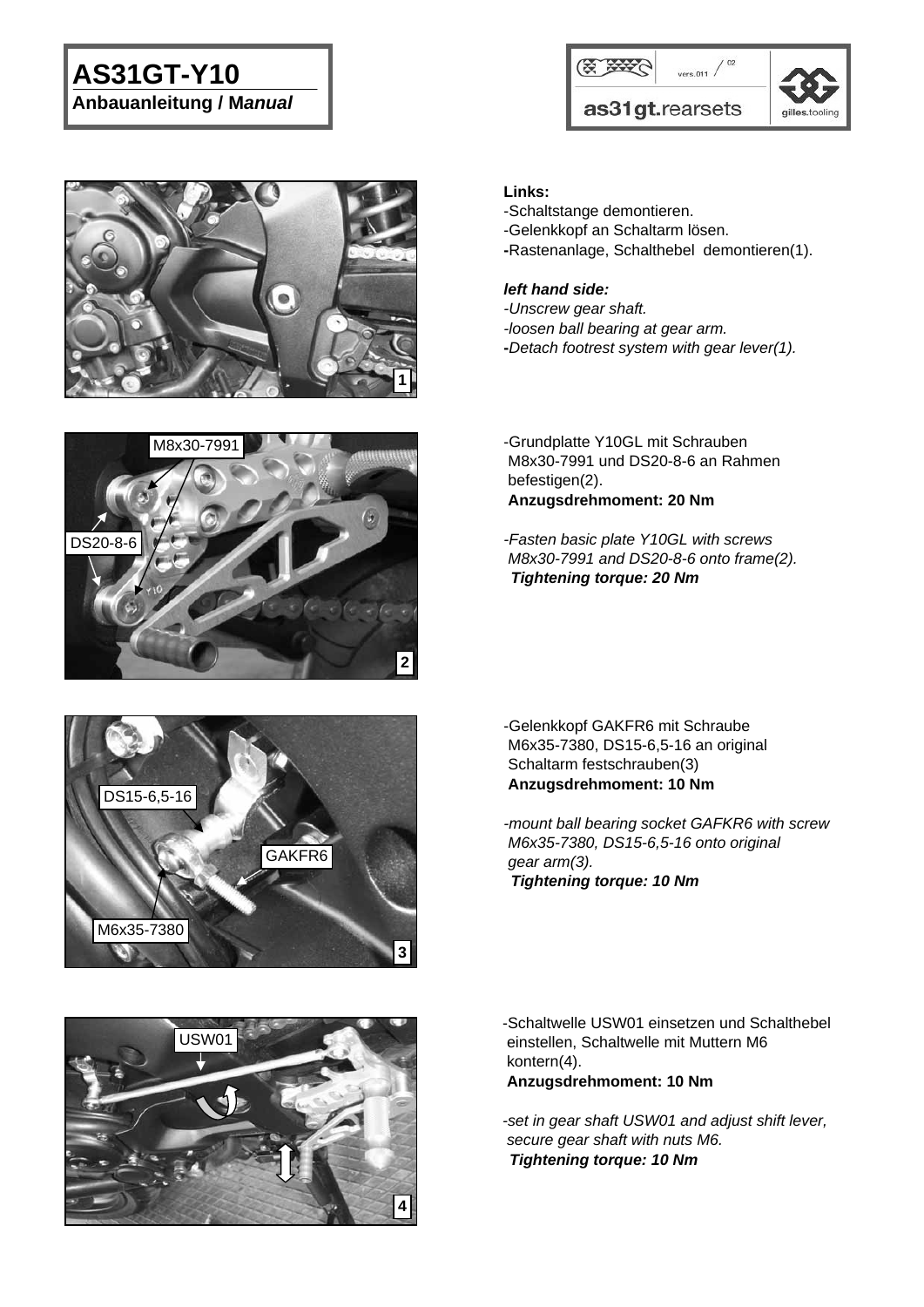# **AS31GT-Y10**

**Anbauanleitung / M***anual*







-Loch mit Durchmesser 5mm in Kunststoffabdeckung bohren. -Kabel und Leitung mit Kabelbinder fixieren(5).

*-drill hole diameter 5mm into plastic cover. -fix cables and tub with cable tie(5).*

#### **Rechts:**

**-**Bremszylinder, Rastenanlage, Halter Auspuffklappenzug und Stopplichtschalter demontieren(6).

#### *right hand side:*

*-Detach brake cylinder, original rearsets, holder exhaust cable and stoplight switch(6).*



-Klappenzughalter mit Schraube M6x30-7380, DS20-6,2-11-3-11, DS14-6-4, ULS6,4 und Mutter M6-985 an Rahmen anschrauben(7). **Anzugsdrehmoment: 10Nm**

*-fix exhaust cable holder with screw M6x30-7380, DS20/10-6.5-11, DS14-6-4, ULS6,4 and nut M6-985 onto frame(7). Tightening torque: 10Nm* 





-Stopplichtschalter an BLS01 einsetzen und Feder FE90 an Bremshebel einhängen(8).

*-Fit stoplight switch on BLS01 and hook in spring FE90 at brake lever(8).*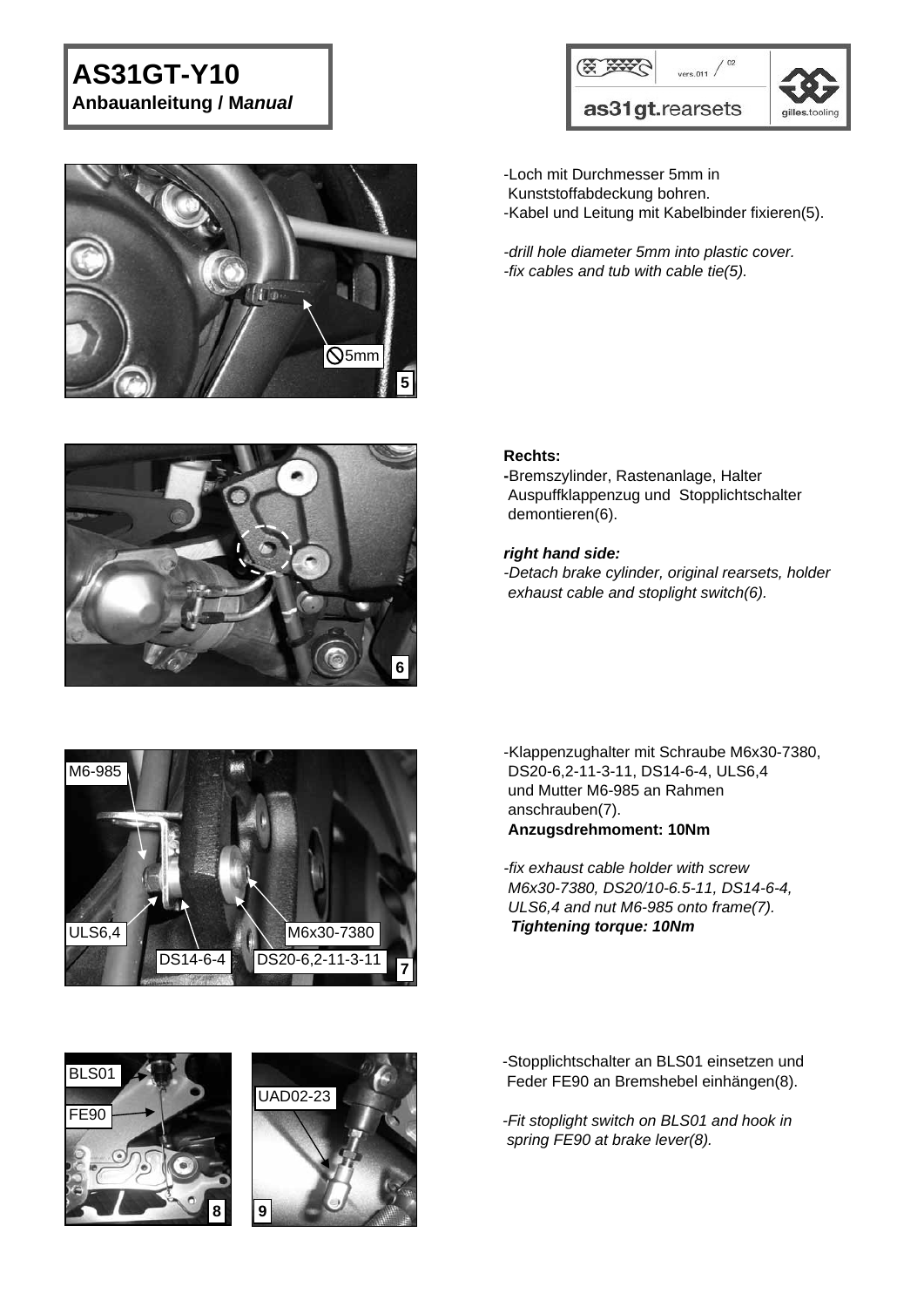# **AS31GT-Y10 Anbauanleitung / M***anual*









|                 | vers.011       |  |
|-----------------|----------------|--|
| as31gt.rearsets | gilles.tooling |  |

-UAD02-23 an Bremszylinder aufschrauben (9) und mit Federklappbolzen FKB 6x12 an Bremshebel sichern(10).

*-Screw UAD02-23 on brake cylinder(9) and secure with clip pin FKB 6x12 onto brake lever (10).*

-Grundplatte Y10GR mit Schrauben M8x30-7991und DS20-8-6 an Rahmen befestigen(11). **Anzugsdrehmoment: 20 Nm**

*-Fasten basic plate Y10GR with screws M8x30-7991 and DS20-8-6 onto frame(11). Tightening torque: 20 Nm* 

- Bremszylinder mit Schraube M8x20-7380 und CAR01R an UHB02 festschrauben (12). **Anzugsdrehmoment: 20 Nm**
- *-Tighten brake cylinder with screw M8x20-7380 and CAR01R onto UHB02 (12). Tightening torque: 20 Nm*

-Höhe Bremshebel mit Kolbenstange an UAD02-23 einstellen und mit Mutter M8 kontern(13).

**Anzugsdrehmoment: 20 Nm**

- Stopplichtschalter einstellen.
- *set brake lever at UAD02-23 and secure with nut M8(13).*
- *Tightening torque: 20 Nm - adjust stoplight switch.*